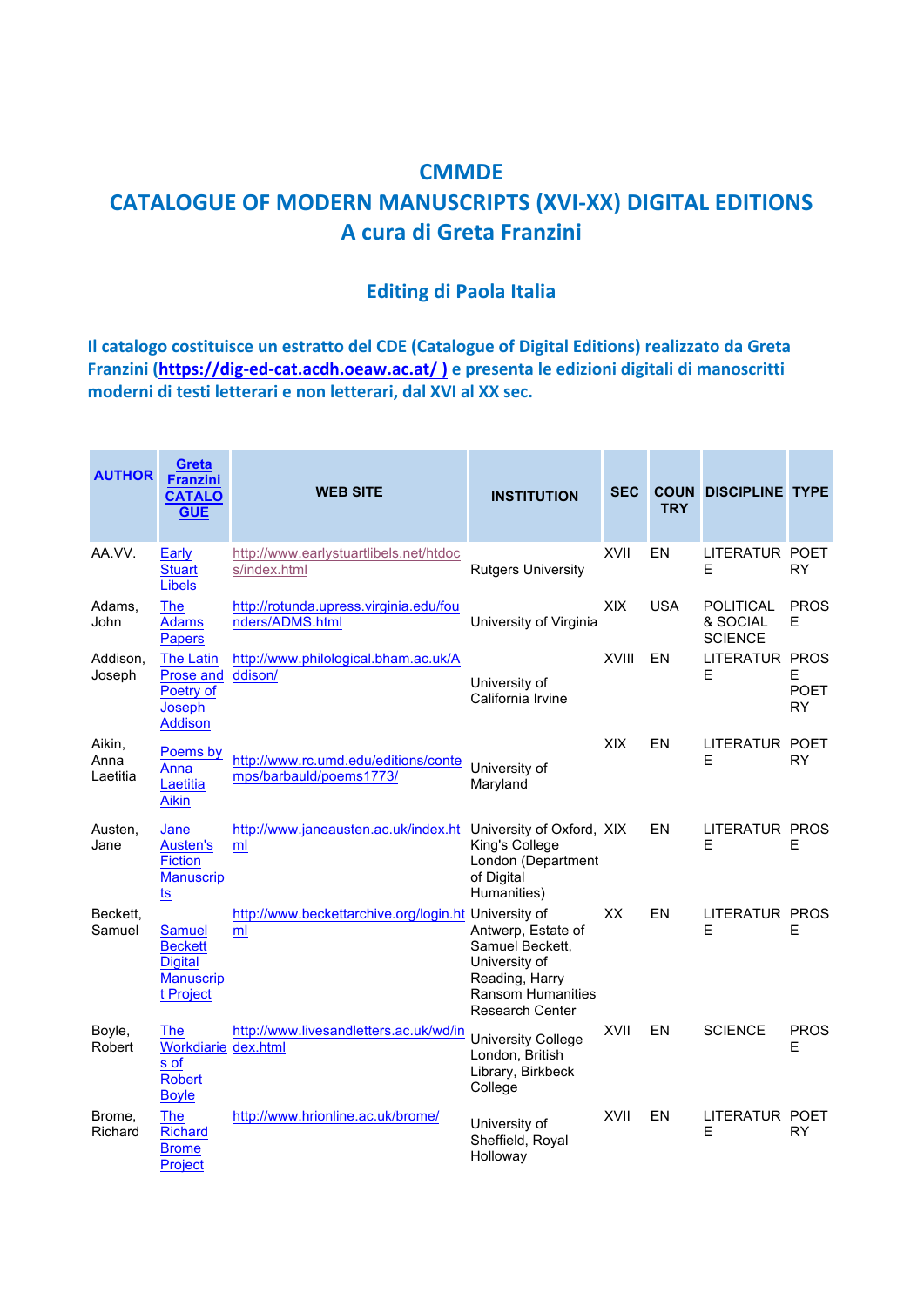| <b>AUTHOR</b>                  | Greta<br><b>Franzini</b><br><b>CATALO</b><br><b>GUE</b>                                                                                                                                                        | <b>WEB SITE</b>                                     | <b>INSTITUTION</b>                                                                                                                                                                                                                                                                    | <b>SEC</b>   | <b>TRY</b> | <b>COUN DISCIPLINE TYPE</b>         |                                      |
|--------------------------------|----------------------------------------------------------------------------------------------------------------------------------------------------------------------------------------------------------------|-----------------------------------------------------|---------------------------------------------------------------------------------------------------------------------------------------------------------------------------------------------------------------------------------------------------------------------------------------|--------------|------------|-------------------------------------|--------------------------------------|
| Cervantes La<br>, Miguel<br>de | Entretenid<br>a Digital<br>Edition                                                                                                                                                                             | http://entretenida.outofthewings.org/i<br>ndex.html | King's College<br>London (Department<br>of Digital<br>Humanities)                                                                                                                                                                                                                     | <b>XVII</b>  | ES         | LITERATUR POET<br>Е                 | <b>RY</b>                            |
| Chopin,<br>Frederick           | Chopin's<br><b>First</b><br><b>Editions</b><br>Online                                                                                                                                                          | http://www.cfeo.org.uk/index.html                   | Österreichische<br>Nationalbibliothek,<br>Bibliothèque<br>Nationale de<br>France, Narodowy<br>Instytut Fryderyka<br>Chopina, Royal<br>Holloway, King's<br>College London,<br>British Library,<br>Bodleian Library,<br>University of<br>Chicago Library,<br>New York Public<br>Library | <b>XIX</b>   | PL         | <b>MUSIC</b>                        | <b>PROS</b><br>Е<br><b>MUSI</b><br>C |
| Chopin,<br>Fryderyk,           | Online<br>Chopin<br>Variorum<br>Edition                                                                                                                                                                        | http://www.ocve.org.uk/index.html                   | King's College<br>London (Department<br>of Digital<br>Humanities)                                                                                                                                                                                                                     | <b>XIX</b>   | PL         | <b>MUSIC</b>                        | <b>MUSI</b><br>С<br><b>PROS</b><br>Е |
| Desgodet                       | s, Antoine Les Cours<br>d'Antoine<br><b>Desgodets</b>                                                                                                                                                          | http://www.desgodets.net/                           | CNRS (Centre de<br>théorie et analyse<br>du droit) de<br>l'Université de Paris<br>Nanterre                                                                                                                                                                                            | <b>XVIII</b> | FR.        | <b>ARCHITECT PROS</b><br><b>URE</b> | Е                                    |
| Dickinson, Emily<br>Emily      | Dickinson'<br>s Archive                                                                                                                                                                                        | http://www.edickinson.org/                          | Various                                                                                                                                                                                                                                                                               | XX           | EN         | LITERATUR POET<br>E                 | <b>RY</b>                            |
| Dumas,<br>Alexander des        | Édition<br>journaux<br>d'Alexandr<br>e Dumas                                                                                                                                                                   | http://alexandredumas.org/                          | École Normale<br>Supérieure de Lyon,<br>Université Lumière<br>Lyon 2                                                                                                                                                                                                                  | XIX          | FR.        | LITERATUR PROS<br>E                 | Е                                    |
| Einstein,<br>Albert            | <b>Einstein</b><br><b>Archives</b><br>Online                                                                                                                                                                   | http://www.alberteinstein.info/                     | California Institute of XX<br>Technology                                                                                                                                                                                                                                              |              | DE         | <b>SCIENCE</b>                      | <b>PROS</b><br>Е<br><b>MATH</b>      |
| Flaubert,<br>Gustave           | <b>History</b> in<br>the<br>Making:<br>preparatio<br>$n$ of $a$<br>genetic<br>edition,<br>dataset<br>and<br>hypertext<br>of Part III,<br><b>Chapter 1</b><br>of<br><b>Flaubert's</b><br><b>L'Educatio</b><br>n | http://www.hull.ac.uk/hitm/                         | University of Hull                                                                                                                                                                                                                                                                    | XIX          | <b>FR</b>  | LITERATUR PROS<br>Е                 | Е                                    |
|                                | <b>Sentiment</b><br>ale                                                                                                                                                                                        |                                                     |                                                                                                                                                                                                                                                                                       |              |            |                                     |                                      |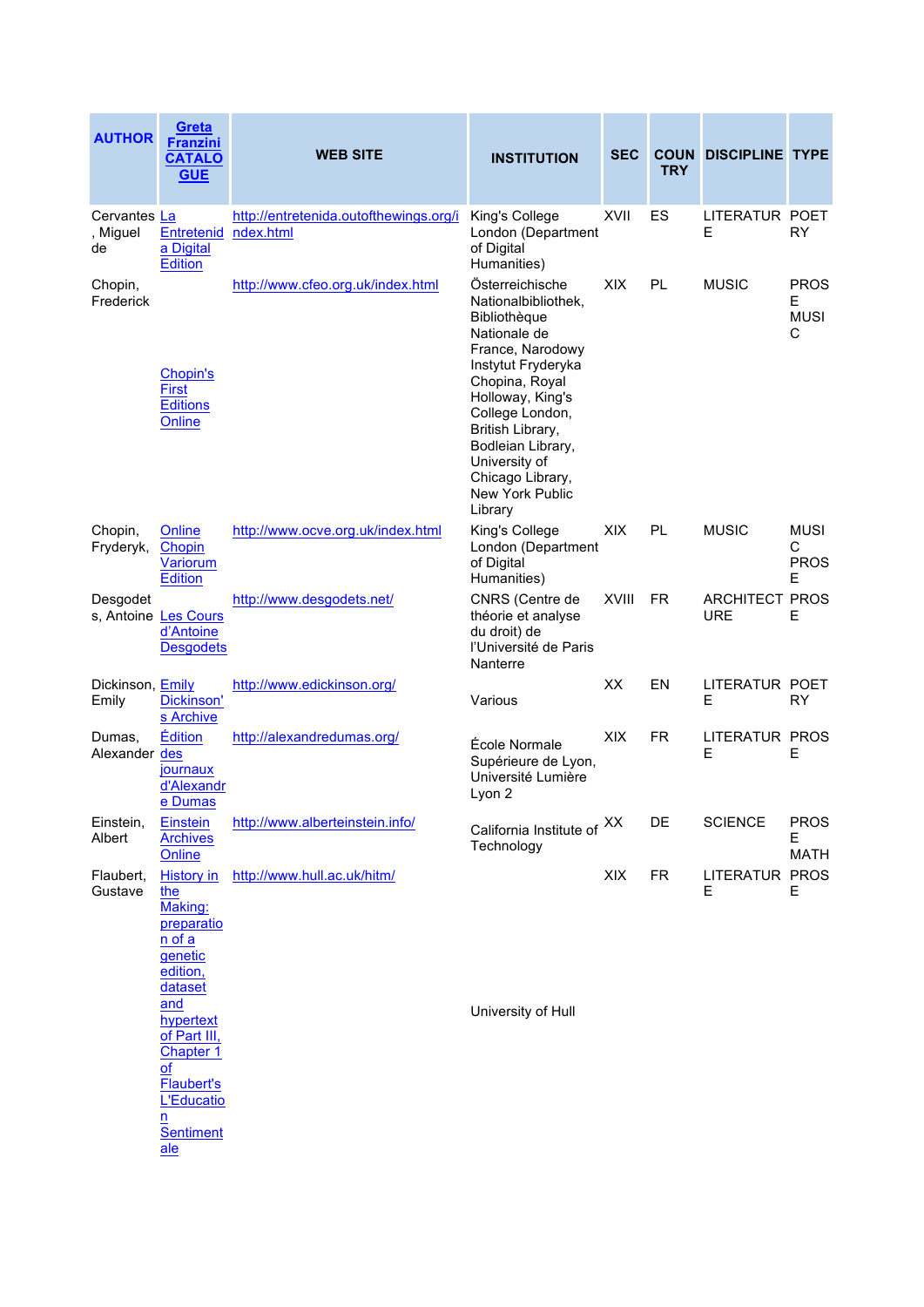| <b>AUTHOR</b>                        | Greta<br><b>Franzini</b><br><b>CATALO</b><br><b>GUE</b>                  | <b>WEB SITE</b>                                                     | <b>INSTITUTION</b>                                                                        | <b>SEC</b>   | <b>TRY</b> | <b>COUN DISCIPLINE TYPE</b>                        |                                      |
|--------------------------------------|--------------------------------------------------------------------------|---------------------------------------------------------------------|-------------------------------------------------------------------------------------------|--------------|------------|----------------------------------------------------|--------------------------------------|
| Flaubert,<br>Gustave                 | Les<br>manuscrits<br>de<br><b>Madame</b><br><b>Bovary</b>                | http://www.bovary.fr/                                               | Bibliothèque<br>municipale de<br>Rouen, Centre<br>Flaubert de<br>l'Université de<br>Rouen | <b>XIX</b>   | <b>FR</b>  | <b>LITERATUR PROS</b><br>E                         | Е                                    |
| Fleischma<br>nn, Aloys               | The<br>Fleischma<br>nn Diaries                                           | http://fleischmanndiaries.ucc.ie/                                   | <b>University College</b><br>Cork                                                         | XХ           | EN         | <b>MUSIC/DIA</b><br><b>RIES</b>                    | <b>PROS</b><br>Е<br><b>MUSI</b><br>C |
| Fletcher,<br>Phineas                 | <b>Phineas</b><br><b>Fletcher's</b><br>Sylva<br>Poetica                  | http://www.philological.bham.ac.uk/sy<br>lval                       | University of<br>California Irvine                                                        | <b>XVIII</b> | ΕN         | LITERATUR POET<br>Е                                | <b>RY</b>                            |
| Fontane,<br>Theodor                  | <b>Theodor</b><br>Fontane:<br>Notizbüch<br>er                            | https://fontane-<br>nb.dariah.eu/index.html                         | University of<br>Göttingen, SUB<br>Göttingen                                              | <b>XIX</b>   | DE         | <b>LITERATUR POET</b><br>Е                         | RY                                   |
| Galdos,<br>Pérez                     | Galdós<br><b>Editions</b><br>Project                                     | The Pérez http://hridigital.shef.ac.uk/galdos                       | University of<br>Sheffield                                                                | XX           | ES         | LITERATUR PROS<br>E                                | Е                                    |
| Galilei,<br>Galileo                  | Galileo<br>Galilei's<br>Notes on<br><b>Motion</b>                        | http://www.mpiwg-<br>berlin.mpg.de/Galileo Prototype/MAI<br>N.HTM   | Max Planck Institute<br>for the History of<br>Science                                     | XVII         | IT         | <b>SCIENCE</b>                                     | <b>PROS</b><br>E<br><b>MATH</b>      |
| Gide,<br>Adré                        | Gide<br><b>Editions</b><br>Project                                       | The André http://hridigital.shef.ac.uk/gide                         | University of<br>Sheffield                                                                | XX           | <b>FR</b>  | <b>LITERATUR PROS</b><br>E                         | E                                    |
| Godwin,<br>William                   | <b>William</b><br>Godwin's<br>Diary                                      | http://godwindiary.bodleian.ox.ac.uk/i<br>ndex2.html                | <b>Bodleian Library</b>                                                                   | XIX          | EN         | LITERATUR PROS<br>E                                | Е                                    |
| Goethe,<br>Johann<br>Wolfgang<br>von | Faust<br><b>Edition</b>                                                  | http://beta.faustedition.net/                                       | Universität<br>Würzburg,<br>University of<br>Würzburg                                     | <b>XIX</b>   | DE         | LITERATUR POET<br>Е                                | RY                                   |
| Golder,<br>William                   | <b>William</b><br>Golder<br>Electronic<br>Edition                        | http://nzetc.victoria.ac.nz/tm/scholarly<br>/tei-corpus-golder.html | University of<br>Wellington                                                               | <b>XIX</b>   |            | LITERATUR POET<br>Е                                | RY                                   |
| Gray,<br>Thomas                      | <b>The</b><br><b>Thomas</b><br><u>Gray</u><br><b>Archive</b>             | http://www.thomasgray.org/                                          | SUB Göttingen,<br>University of Oxford                                                    | XVIII        | EN         | LITERATUR POET<br>Е                                | <b>RY</b>                            |
| Hamilton,                            | <b>The</b><br>Alexander Papers of<br><b>Alexander</b><br><b>Hamilton</b> | http://rotunda.upress.virginia.edu/fou<br>nders/ARHN.html           | University of Virginia                                                                    | XIX          | <b>USA</b> | POLITICS & PROS<br><b>SOCIAL</b><br><b>SCIENCE</b> | Е                                    |
| Hartlib,<br>Samuel                   | <b>The</b><br><b>Hartlib</b><br><b>Papers</b><br>Project                 | https://www.hrionline.ac.uk/hartlib/                                | University of<br>Sheffield                                                                | XVII         | <b>PL</b>  | <b>SCIENCE</b>                                     | <b>PROS</b><br>Е                     |
| Heine,<br>Heinrich                   | Heinrich-<br><b>Heine</b><br>Portal                                      | http://germazope.uni-<br>trier.de/Projekte/HHP                      | Universität Trier,<br>Heinrich-Heine-<br>Institut Düsseldorf,<br>University of Trier      | XIX          | DE.        | LITERATUR POET<br>Е                                | RY                                   |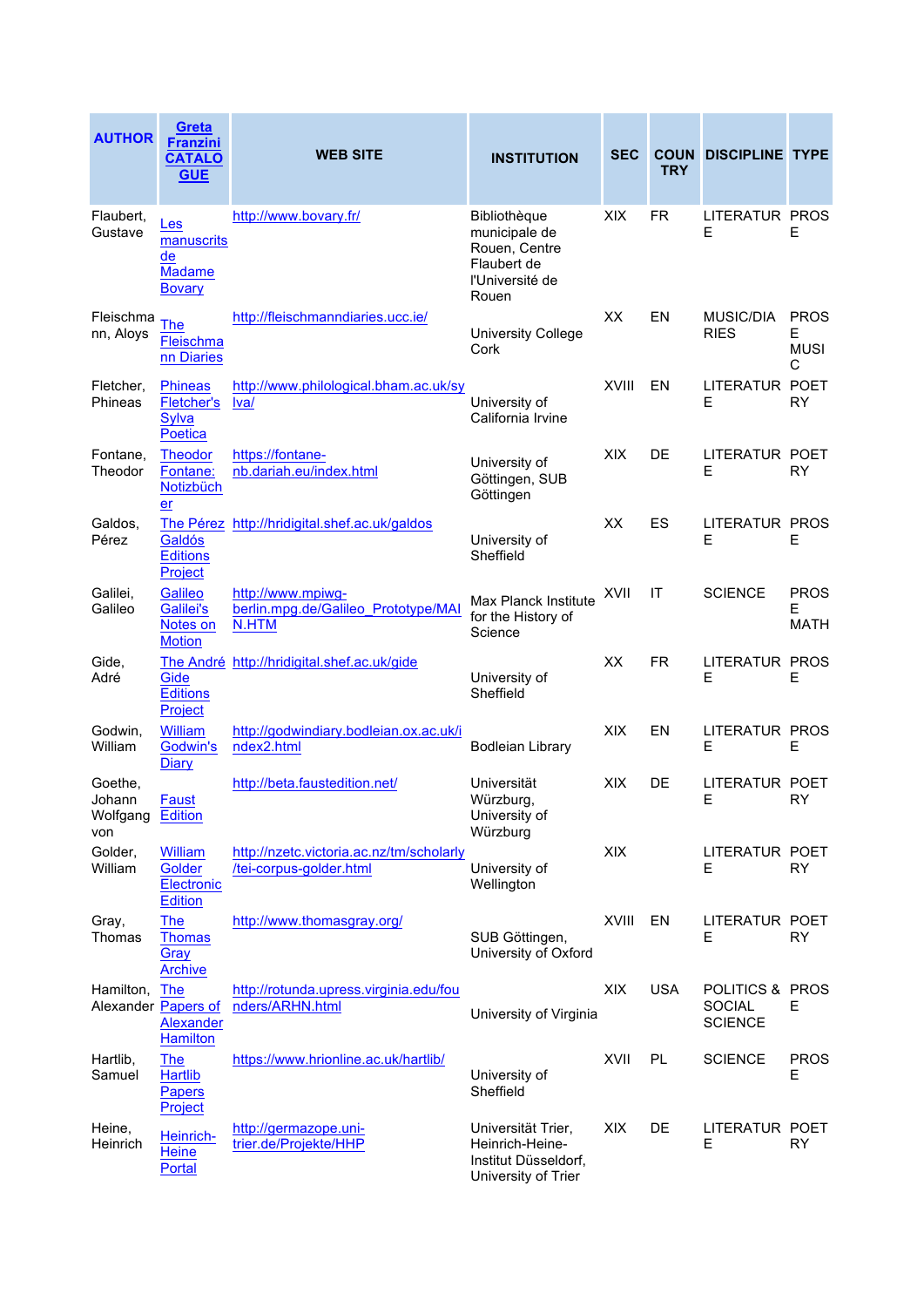| <b>AUTHOR</b>                                | Greta<br><b>Franzini</b><br><b>CATALO</b><br><b>GUE</b>                                | <b>WEB SITE</b>                                                                                      | <b>INSTITUTION</b>                                                                                                              | <b>SEC</b> | <b>TRY</b> | <b>COUN DISCIPLINE TYPE</b>                        |                    |
|----------------------------------------------|----------------------------------------------------------------------------------------|------------------------------------------------------------------------------------------------------|---------------------------------------------------------------------------------------------------------------------------------|------------|------------|----------------------------------------------------|--------------------|
| Herbert,<br>George                           | Temple: A<br><b>Document</b><br>ary Edition<br>of George<br><b>Herbert's</b>           | The Digital http://digitaltemple.rotunda.upress.vir<br>ginia.edu/                                    | University of Virginia                                                                                                          | XVII       | ΕN         | LITERATUR POET<br>Е                                | <b>RY</b>          |
| Hooke                                        | <b>English</b><br><u>Verse</u><br><b>The</b><br><b>Hooke</b><br><b>Folio</b><br>Online | http://www.livesandletters.ac.uk/cell/<br>Hooke/Hooke.html                                           | <b>University College</b><br>London                                                                                             | XVII       | EN         | <b>SCIENCE</b>                                     | <b>PROS</b><br>Е   |
| Alexander von<br>von                         | <b>Humboldt</b><br><b>Briefeditio</b><br>n                                             | Humboldt, Alexander http://rotunda.upress.virginia.edu/fou<br>nders/TSJN.html                        | Berlin-<br>Brandenburgische<br>Akademie der<br>Wissenschaften                                                                   | <b>XIX</b> | DE         | <b>SCIENCE</b>                                     | LETT<br><b>ERS</b> |
| Ibsen,<br><b>Henrik</b>                      | <b>Henrik</b><br><b>Ibsens</b><br><b>Skrifter</b>                                      | http://www.ibsen.uio.no/forside.xhtml                                                                | University of Oslo                                                                                                              | XX         | <b>NV</b>  | <b>LITERATUR PROS</b><br>Е                         | Е                  |
| Jefferson, The<br>Thomas                     | <b>Papers of</b><br><b>Thomas</b><br><b>Jefferson</b>                                  | http://rotunda.upress.virginia.edu/fou<br>nders/TSJN.html                                            | University of Virginia                                                                                                          | <b>XIX</b> | <b>USA</b> | POLITICS & PROS<br><b>SOCIAL</b><br><b>SCIENCE</b> | Е                  |
| Kirkegaar Søren                              | ds, Soren Kierkegaar<br>ds Skrifter                                                    | http://sks.dk/forside/indhold.asp                                                                    | University of<br>Copenhagen                                                                                                     | <b>XIX</b> | DK.        | PHILOSOPH<br>Y                                     |                    |
| Lautréam<br>ont<br>(Lucien<br>Ducasse)       | Lautréamo<br>nt/<br><b>Ducasse</b>                                                     | http://www.phalese.fr/Maldoror/index.<br>php?title=Accueil                                           | Université Sorbonne<br>Nouvelle - Paris 3                                                                                       | <b>XIX</b> | <b>FR</b>  | LITERATUR PROS<br>Е                                | Е                  |
| Leopardi,<br>Giacomo                         | Zibaldone<br>Europeo                                                                   | http://www.birmingham.ac.uk/researc<br>h/activity/leopardi/projects/barcelona. University of<br>aspx | Birmingham                                                                                                                      | <b>XIX</b> | IT         | LITERATUR PROS<br>E                                | Е                  |
| Loveling,<br>Virginie                        | <b>Virginie</b><br>Loveling's<br>Diary                                                 | http://edities.kantl.be/loveling/                                                                    | Centrum voor<br>Teksteditie en<br><b>Bronnenstudie</b><br>(Koninklijke<br>Academie voor<br>Nederlandse Taal-<br>en letterkunde) | XX         | BG         | LITERATUR PROS<br>Е                                | Е                  |
| Lovell,<br>Thomas                            | <b>Thomas</b><br>Lovell<br><b>Beddoes:</b><br>The<br><b>Brides'</b><br><b>Tragedy</b>  | http://www.rc.umd.edu/editions/bedd<br>oes/intro.html                                                | University of<br>Maryland                                                                                                       | XX         | EN         | LITERATUR POET<br>Е                                | <b>RY</b>          |
| Madison,<br>James                            | <b>The</b><br>Papers of<br><u>James</u><br><b>Madison</b>                              | http://rotunda.upress.virginia.edu/fou<br>nders/JSMN.html                                            | University of Virginia                                                                                                          | XIX        | <b>USA</b> | POLITICS & PROS<br><b>SOCIAL</b><br><b>SCIENCE</b> | Е                  |
| Melville,<br>Hermann                         | Herman<br><b>Melville's</b><br><b>Typee</b>                                            | http://rotunda.upress.virginia.edu/mel<br>ville/                                                     | University of Virginia                                                                                                          | XX         | <b>USA</b> | LITERATUR PROS<br>Е                                | Е                  |
| Montaign Les<br>e, , Michel Bibliothèq<br>de | ues                                                                                    | http://www.bvh.univ-tours.fr/#                                                                       | Centre d'Études<br>Supérieures de la<br>Renaissance                                                                             | XVI        | <b>FR</b>  | LITERATUR PROS<br>Е                                | Е                  |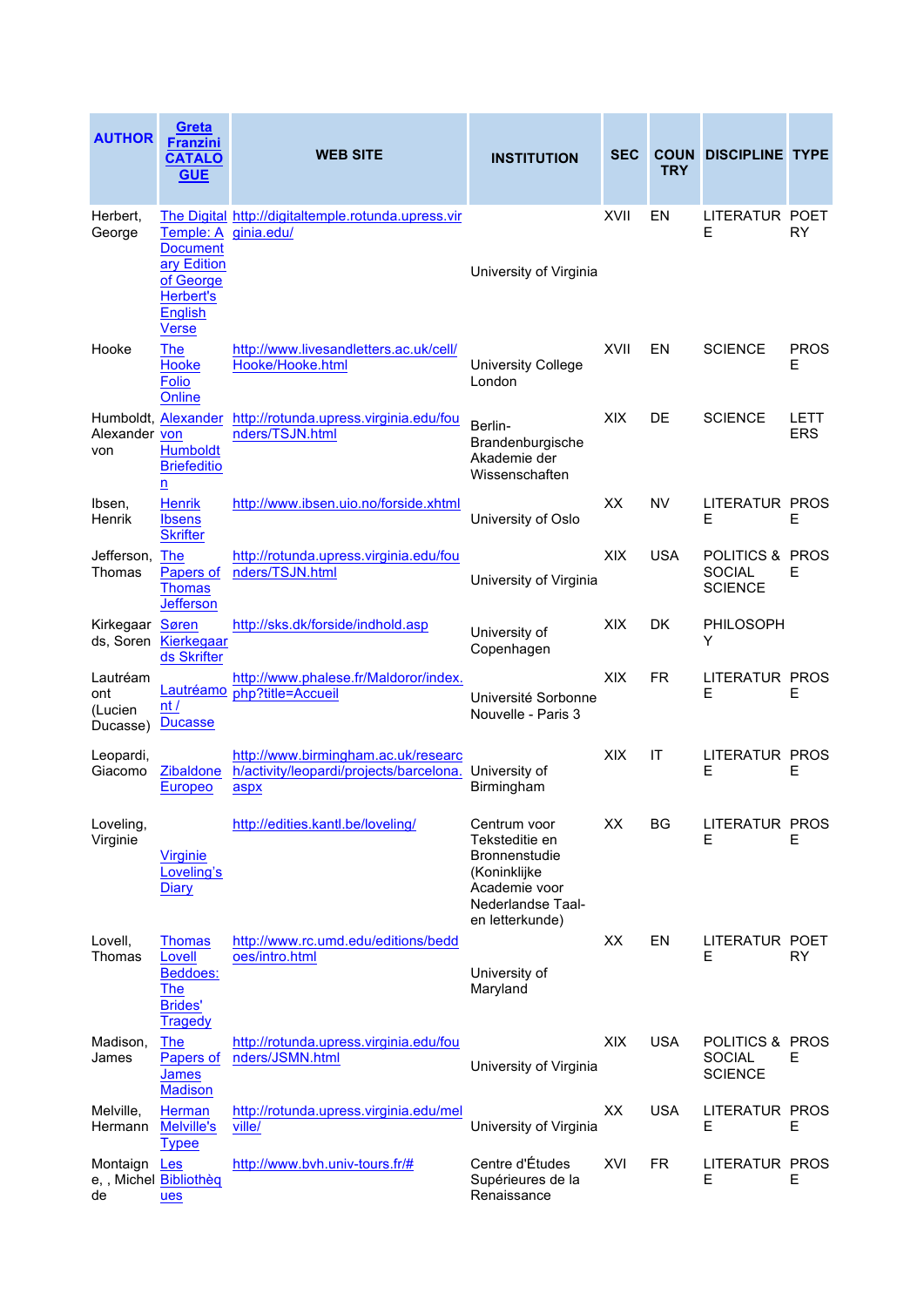| <b>AUTHOR</b>                       | Greta<br><b>Franzini</b><br><b>CATALO</b><br><b>GUE</b>                                                   | <b>WEB SITE</b>                                                      | <b>INSTITUTION</b>                                                                                                                    | <b>SEC</b>   | <b>TRY</b> | <b>COUN DISCIPLINE TYPE</b>                  |                                      |
|-------------------------------------|-----------------------------------------------------------------------------------------------------------|----------------------------------------------------------------------|---------------------------------------------------------------------------------------------------------------------------------------|--------------|------------|----------------------------------------------|--------------------------------------|
|                                     | <b>Virtuelles</b><br>Humaniste<br>$\underline{\underline{s}}$                                             |                                                                      |                                                                                                                                       |              |            |                                              |                                      |
| Mozart,<br>Wolfgang<br>Amedeus      | In<br><b>Mozart's</b><br><b>Words</b>                                                                     | http://letters.mozartways.com/                                       | Stiftung Mozarteum XVIII<br>Salzburg, University<br>of Sheffield, King's<br>College London                                            |              | AU         | <b>MUSIC</b>                                 | <b>MUSI</b><br>С                     |
| Newton,<br>Isaac                    | <b>The</b><br><b>Newton</b><br>Project                                                                    | http://www.newtonproject.sussex.ac.<br>uk/prism.php?id=1             | University of Sussex                                                                                                                  | <b>XVIII</b> | EN         | <b>SCIENCE</b>                               | <b>PROS</b><br>Е                     |
| Nietzsche                           | , Friedrich Nietzsche<br><b>Source</b>                                                                    | http://www.nietzschesource.org/                                      | <b>CNRS (Centre</b><br>national de la<br>recherche<br>scientifique)                                                                   | XX           | DE.        | PHILOSOPH PROS<br>Y<br><b>LITERATUR</b><br>Е | Е                                    |
| Rabelais,<br>François               | Les<br>Bibliothèg<br>ues<br><b>Virtuelles</b><br><b>Humaniste</b><br>$\underline{\underline{\mathbf{s}}}$ | http://www.bvh.univ-tours.fr/#                                       | Centre d'Études<br>Supérieures de la<br>Renaissance                                                                                   | XVI          | FR         | LITERATUR PROS<br>Е                          | Е                                    |
| Schenker.<br>Heinrich               | <b>Schenker</b><br><b>Document</b><br>s Online                                                            | http://www.schenkerdocumentsonline University of<br><u>.org/</u>     | Southampton, King's<br>College London<br>(Department of<br>Digital Humanities),<br>Universität für Musik<br>und darstellende<br>Kunst | XХ           | DE         | <b>MUSIC</b>                                 | <b>MUSI</b><br>C<br><b>PROS</b><br>Е |
| auer,<br>Arthur                     | auer's<br>Library:<br>Annotation<br>s and<br>marks in<br>his<br><b>Spanish</b><br>books                   | Schopenh Schopenh http://www.schopenhauer.uni.wroc.pl/               | University of<br>Wrocław                                                                                                              | <b>XIX</b>   | DE         | PHILOSOPH PROS<br>Y                          | Е                                    |
| Shelley-<br>Godwin                  | <b>The</b><br>Shelley-<br>Godwin<br><b>Archive</b>                                                        | http://www.shelleygodwinarchive.org/ British Library,                | Bodleian Library,<br>Maryland Institute of<br>Technology in the<br>Humanities (MITH)                                                  | XIX          | EN         | LITERATUR POET<br>Е                          | RY.                                  |
| Shelley,<br>Mary                    | <b>Frankenst</b><br>ein                                                                                   | http://www.rc.umd.edu/editions/frank<br>enstein/                     | University of<br>Maryland                                                                                                             | <b>XIX</b>   | EN         | LITERATUR PROS<br>Е                          | Е                                    |
| Shelley,<br>Mary                    | ein; or, the<br><b>Modern</b><br><b>Promethe</b>                                                          | Frankenst http://knarf.english.upenn.edu/                            | University of<br>Pennsylvania                                                                                                         |              | EN         | <b>LITERATUR PROS</b><br>Е                   | Е                                    |
| Shelley,<br>Percy,<br><b>Bysshe</b> | $us$<br>Percy<br><b>Bysshe</b><br>Shelley:<br><b>The</b><br>Devil's<br><b>Walk</b>                        | http://www.rc.umd.edu/editions/shelle<br>y/devil/index.html          | University of<br>Maryland                                                                                                             | XIX          | EN         | LITERATUR POET<br>E                          | <b>RY</b>                            |
| Streuvels, Stijn<br>Stijin          | Streuvels:<br>$De$                                                                                        | http://ctb.kantl.be/publicaties/de-<br>teleurgang-van-den-waterhoek- | Centrum voor<br>Teksteditie en<br><b>Bronnenstudie</b>                                                                                | XX           | ΒG         | LITERATUR PROS<br>Е                          | Е                                    |